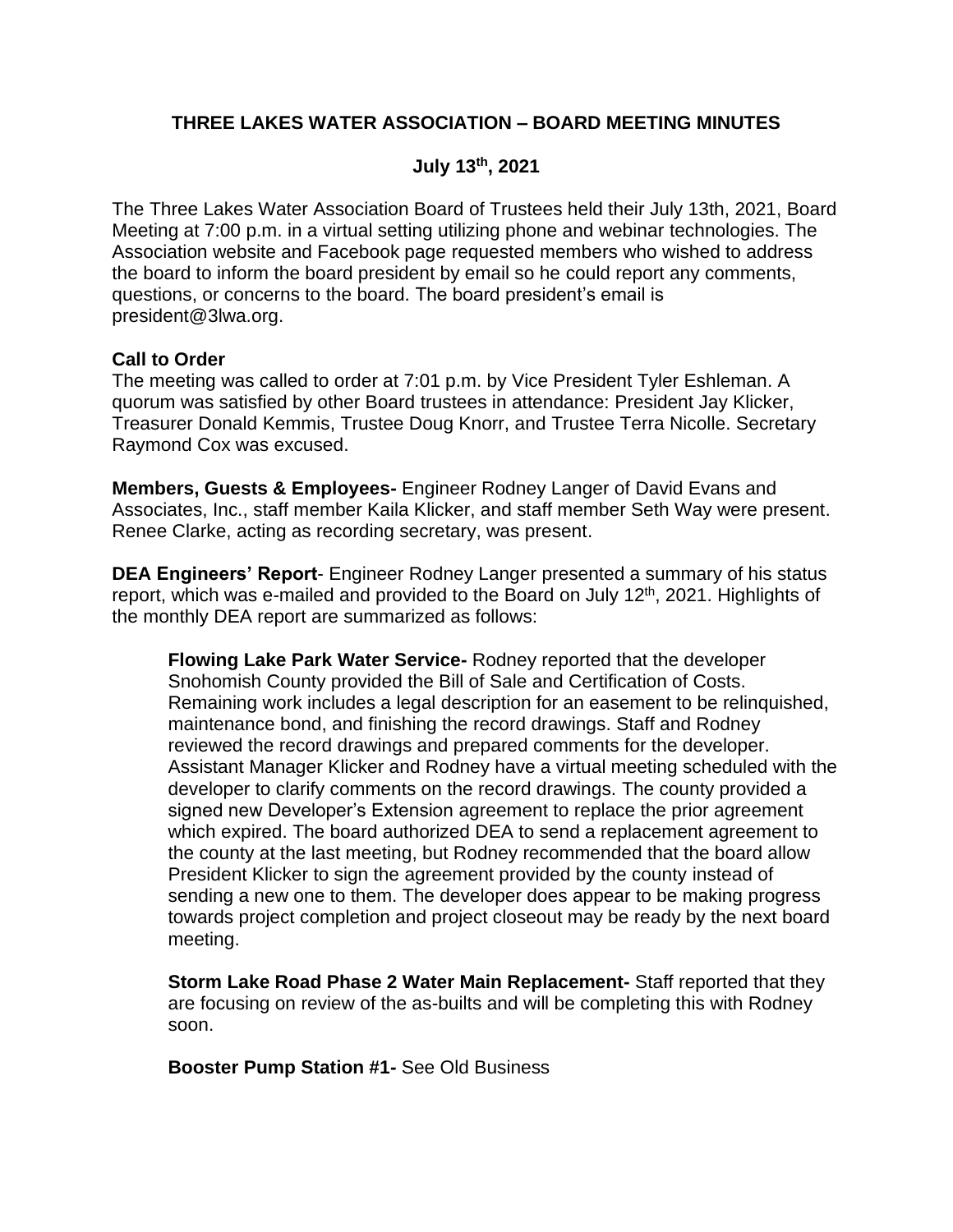**Verizon Facilities Modifications-** Rodney reported no action for this project.

# **Sequoia Ridge Estates, Lots 3 and 4 DE Application-** See New Business

# **Manager & Cross Connection Report**

Assistant Manager Kaila Klicker presented a summary of the manager report, which was e-mailed and provided to the Board on July 8<sup>th</sup>, 2021. Highlights of the monthly manager report are summarized as follows: Staff reported that a new SonicWall device was replaced at the reservoir site on June 23<sup>rd</sup>, 2021, in attempt to fix intermittent connection issues with the telemetry system. Internet service provider Ziply Fiber also improved internet speeds at the reservoir site. The telemetry system appears to now be functioning properly and has not had connection issues. A new water service was installed on June 14<sup>th</sup>, 2021, along Three Lakes Road by contractor Puget Sound Tapping Services. Manager Kemmis was contacted by a concerned member on June  $18<sup>th</sup>$ , 2021 and informed there was water in a ditch near their property. On June  $22<sup>nd</sup>$ , 2021, Contractor Puget Sound Tapping Services conducted potholing work to examine the area for potential water main leaks. Staff determined that the water was likely ground water and not a main leak. Staff reported that they have still not received an initial project deposit of \$11,000.00 from Verizon for the Verizon Facilities Modification project. Staff informed the board that Manager Kemmis and Assistant Manager Klicker had a conference call with Pamela Turner from Tilson Technology Management, who is a representative for Verizon to discuss the initial project deposit. Pamela informed staff that she is still working with Verizon to get the project deposit fully approved and completed and will be in touch to inform staff when that complete approval is sent to the Association. The committee that the board previously created to work on this project had requested that staff seek out other rental agreements to gather some comparison data for refence. Staff completed a public records request with Cross Valley Water District and obtained a copy of a similar agreement they have with a telecommunications company. Staff is also working to obtain similar documents from Snohomish County PUD through a public records request. Staff reported that the office site generator is now repaired and appears to be functional. Staff thanked Secretary Cox for his help with the repair work on the generator. PumpTech, Inc. installed the new pump unit on June 15<sup>th</sup>, 2021, replacing the Association's Pump Number Three at Booster Pump Station #2. The pump is now fully operational, and staff has observed its increased flow performance. Manager Kemmis is now investigating the possibility of upsizing the impeller on Pump Number Two to increase its flow performance at the same pump station. Staff reported that new increased residential water rates and increased General Facilities Charge went into effect on July 1<sup>st</sup>, 2021, and staff made changes to the billing database and documentation to incorporate the rate increase as authorized by the board. Staff reported that a representative with Snohomish County Fire District #4, Jason Hodkinson, had previously requested hydrant flow data from staff. Jason told staff that the data they have represents most of the county and asked staff to provide a system map so they could determine which hydrants belonged to the Association. Staff sent the system map to him and are waiting for a response.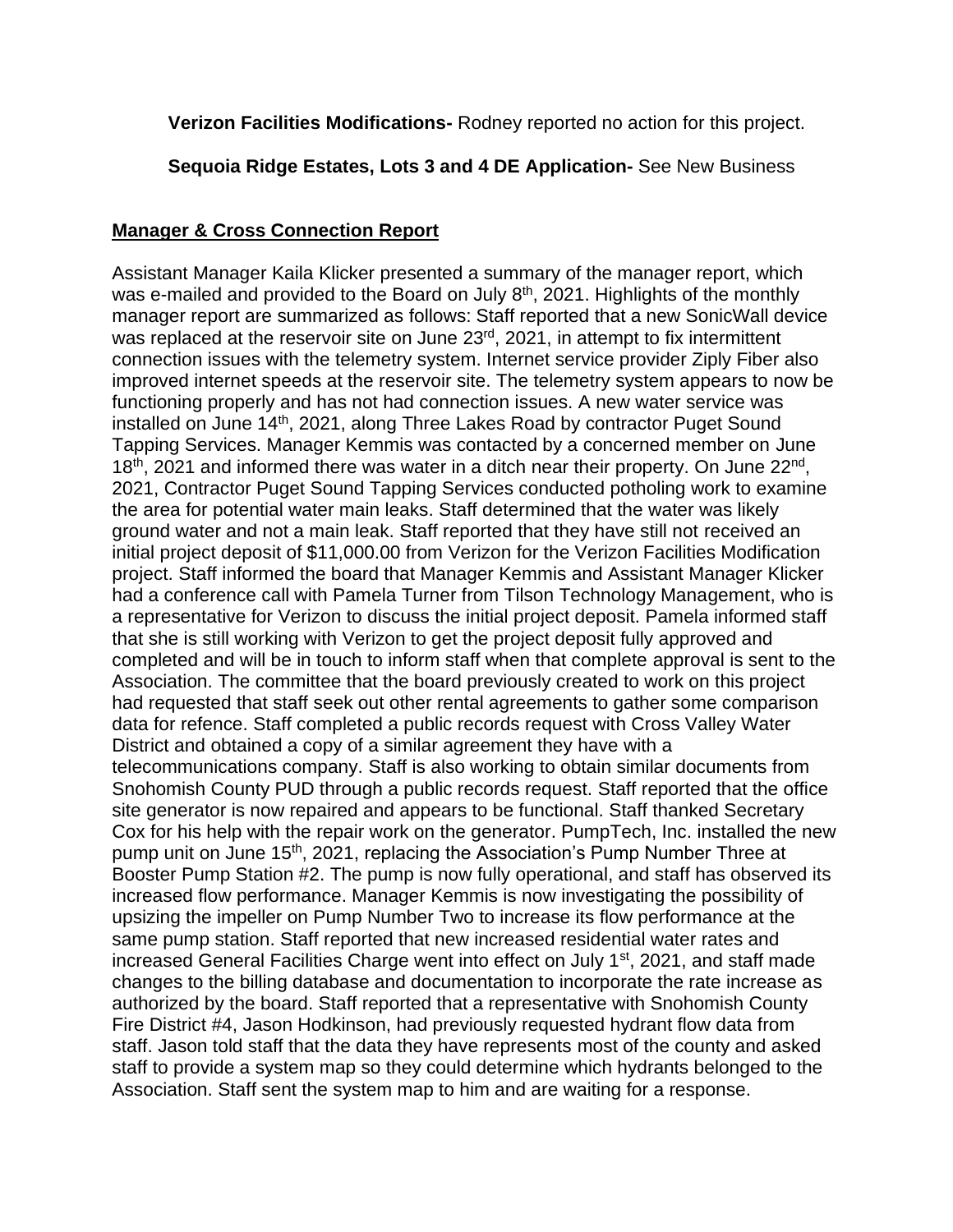# **Approval of June 8 th Board Meeting Minutes**

*Motion made by Trustee Doug Knorr to approve June's Minutes, seconded by Treasurer Donald Kemmis. The motion passes.*

# **Officers Reports**

**Treasurer Report and Pay Bills-** Staff member Renee Clarke presented a summary of the treasurer report. The financial report was prepared and distributed to the Board summarizing the financial position through July 13<sup>th</sup>, 2021 (attached). Total funds on hand are \$1,327,243.68. One transfer was made for \$80,002.90 to cover the bills from the KeyBank account. Reports were provided for the past month's expenses, prepaid invoices, and payroll summary. Checks were presented to be signed once authorized by the board. One transfer was made for \$6,000.00 from an operating account to a capital account to accommodate the capital reconciliation for the fourth quarter of fiscal year 2020/2021.

> Current Financial Info General Funds- \$431,728.80 Capital- \$771,575.46 Reserve- \$123,939.42 Total Expenses- \$77,578.02

Funds were transferred to the Standpipe, Pump House, and Mero restricted accounts.

*Motion made by Treasurer Donald Kemmis to approve payment of the bills as presented, seconded by Trustee Doug Knorr. The motion passes.*

**President-** President Klicker reported that he had a conversation with Manager Kemmis about the Verizon Facilities Modifications project situation.

**Vice President-** No report.

**Secretary-** Not present.

# **Old Business**

**Washington State Paid Family & Medical Leave-** Staff reported that an email was sent out to the board on July 1<sup>st</sup>, 2021, which presented more information about the Washington State Paid Family & Medical Leave program so the board could better understand the Association's requirements and necessary considerations. Assistant Manager Klicker presented the necessary considerations regarding the program to the board and recommendations. The first board consideration is whether the Association should send a letter to an employee who plans to take temporary leave through the program which would notify the employee of the Association's intention to retain them as an employee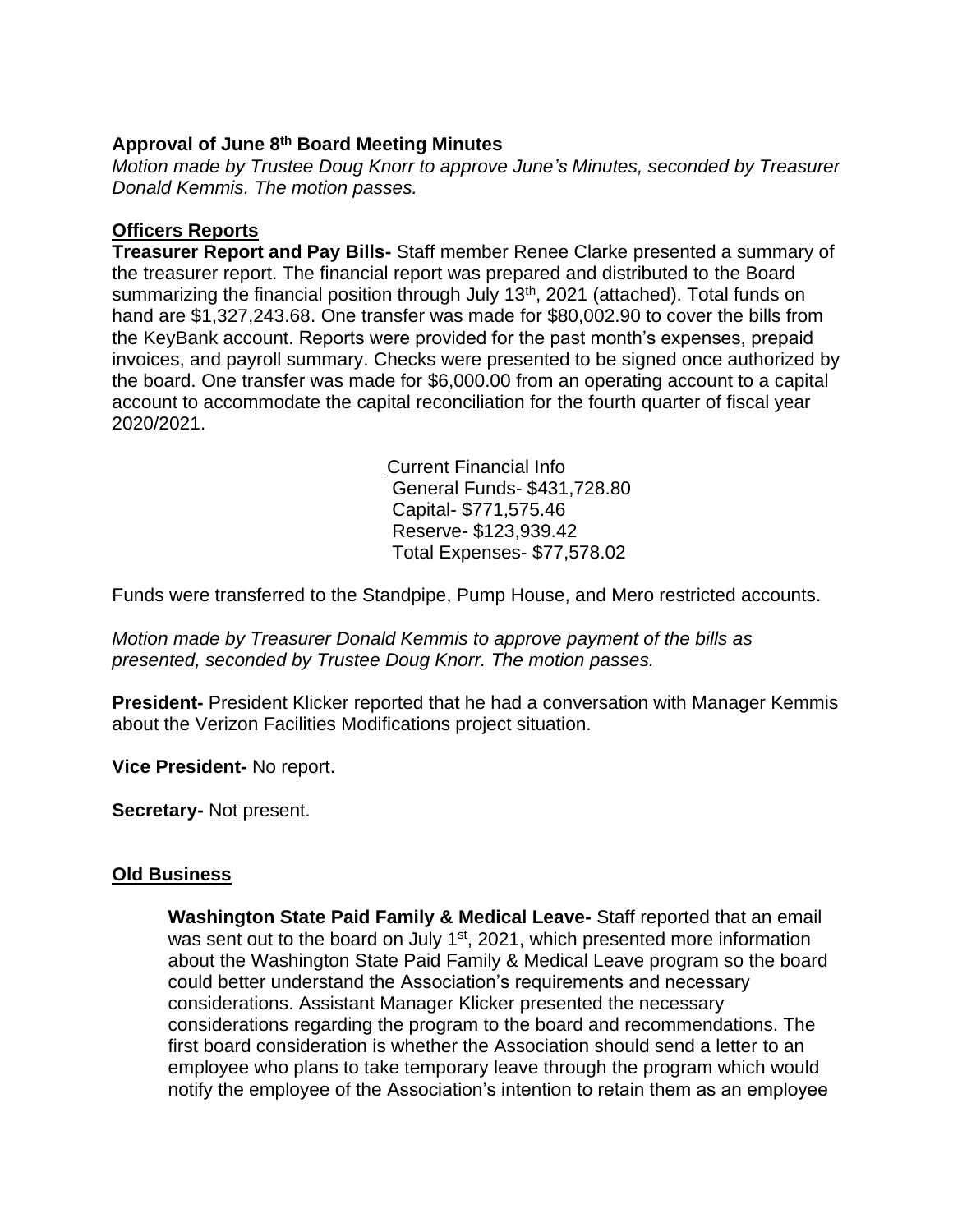if its reasonably possible. The second consideration is whether the Association would like to continue the employee's health insurance benefit as it currently exists throughout their temporary leave event. The third consideration is if the board elected not to continue the employee's health insurance benefit as it currently exists, then what percentage of the monthly premium the Association would elect to pay during a continuation of coverage contract while the employee is taking temporary leave. The board discussed these considerations.

*Motion made by Vice President Tyler Eshleman to retain Association employees throughout a temporary leave event and cover their health insurance during the leave at 100 percent, seconded by Trustee Terra Nicolle. The motion passes.*

**New Employee Authorization –** Staff reported that a formal proposal and job description was emailed to the board on June 18<sup>th</sup>, 2021, as requested by the board at the June meeting. After a few edits were made, the job description was deemed satisfactory by the board. Staff queried several potential candidates and met with one interested candidate and interviewed that individual to determine whether they would be a good fit for the Association's needs. On June  $24<sup>th</sup>$ , 2021, staff made a request to the board to provide authorization to hire the interested candidate. Staff received approval from all trustees on June 25<sup>th</sup>, 2021, and the employee was hired with a start date of July  $13<sup>th</sup>$ , 2021. The new employee, Seth Way, attended the July board meeting and introduced himself to the board. Staff recommended the board take action to officially hire the new employee.

*Motion made by Trustee Doug Knorr to hire Seth Way, who began working on July 13th, 2021, seconded by Treasurer Donald Kemmis. The motion passes.*

**Proclamation 20.23 Dismissal Notification to Members –** Staff informed the board that Governor Jay Inslee's Proclamation 20.23 has again been extended through September  $30<sup>th</sup>$ , 2021, which disallows the Association from charging late fees or disconnecting services due to nonpayment. Staff asked the board if they would like for staff to generate a notification to the membership to inform them of the dismissal of this proclamation and the effects of the dismissal. The board discussed possible ways to communicate this to the membership. The board verbally agreed that staff notify the membership after the proclamation is dismissed, even if that means not going back to normal revenue policy procedures right away due to time frame. They also agreed that any members who have been working with staff as a part of the Association's Member Assistance Program will be offered a payment plan by staff which will allow them to pay off their outstanding balances over 12 months while still paying their normal ongoing residential water charges under normal policies once reinstated.

**Booster Pump Station #1-** Rodney reported that he prepared a recommendation for pump replacement and the necessary piping improvements to incorporate a different pump configuration. Staff is currently working to understand the availability of parts and lead times for them. Manager Kemmis